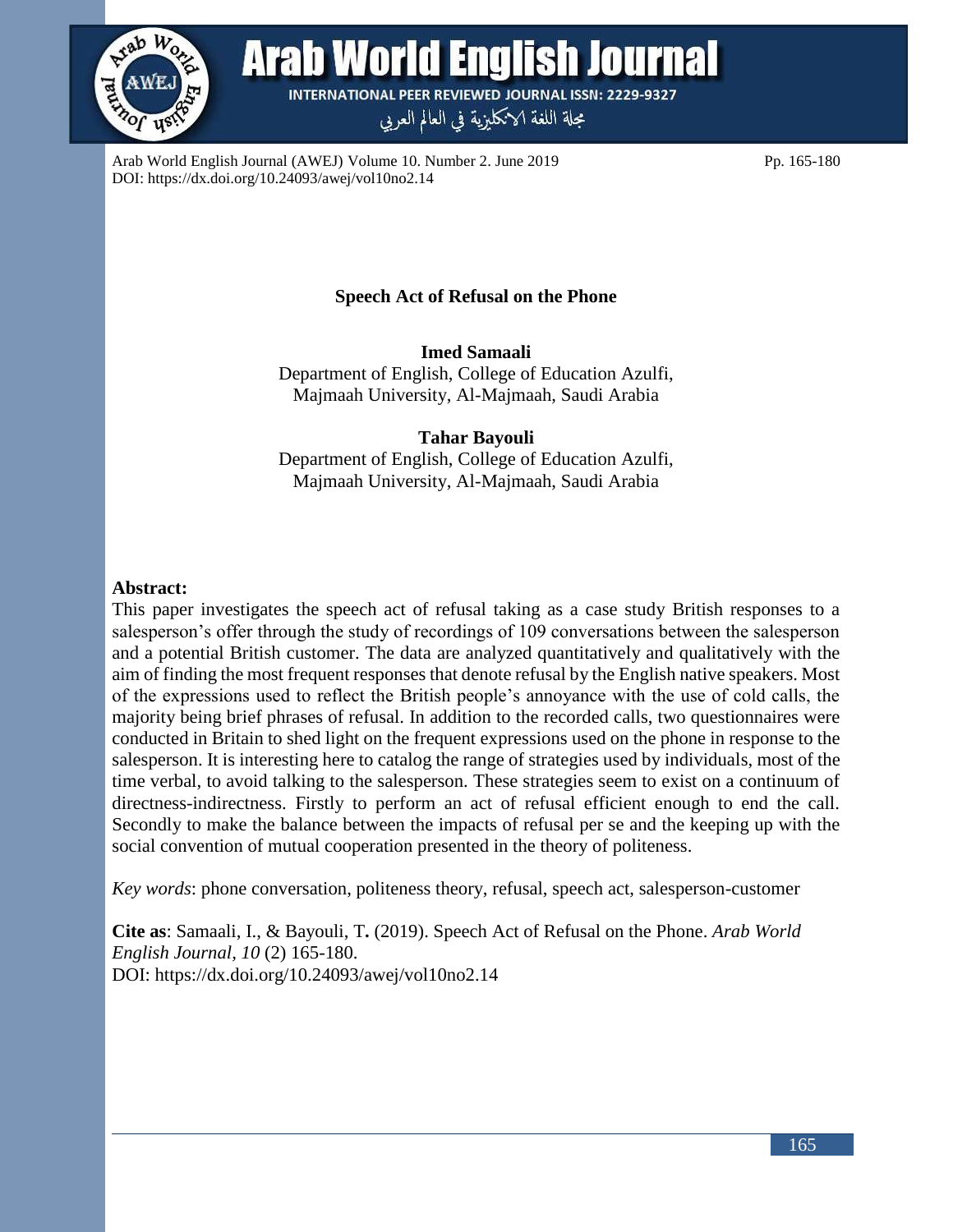Speech Act of Refusal on the Phone Samaali & Bayouli

# **Introduction**

### **Background to the study:**

This paper studies some verbal phrases used in response to a salesperson in a phone conversation focusing on negative attitudes that British people had towards cold calls in the light of speech-act theory. Upon analysis of the responses, the researcher noticed that most of the strategies that had been used by the potential British customers consisted of using some phrases that are typical of answering cold calls over the phone. Most of the time, these phrases denote refusal. In addition, these phrases signal the kind of relationship that characterizes the potential British customers and the salesperson. In this respect, the potential British customers employed certain strategies in an attempt to stop the flow of the calls.

### **Theoretical framework**

This paper draws on the work of eminent researchers who showed that refusal as a speech act required deep studies in different cultures. A good deal of such studies worked on the multiple aspects of the speech act of refusals like Beebe, Takahashi, and Uliss-Weltz (1990), Tnack (2002), and Nelson et al. (2002). These researchers demonstrated that refusals comprise a series of other speech acts like requests for clarification, the promise to comply, and the expression of regret or apology. Along with the refusal response, there is often a positive remark, an expression of willingness, an expression of gratitude and showing a partial agreement with the interlocutor (Félix-Brasdefer, 2008, p. 196). According to Nelson, Carson, Al Batal and El Bakary (2002) refusals are "particularly interesting because they are face-threatening acts, and we would expect many face-saving strategies to be used, especially in refusing individuals of higher status" (p. 165). Based on the influential studies led by Beebe et al. (1990), other researchers followed their method of eliciting data. They used Discourse Completion Test (DCT) as a tool for collecting data from participants. Nelson et al. (2002) defined the Discourse Completion Test as "a structured written discourse that provides the context/impetus for the speech act being studied with rejoinders that cue for eliciting the desired speech act being studied" (p. 165). It is worth pointing out that most of the studies on refusal used DCT to collect data. However, Nelson et al. (2002) criticize it arguing that "what people claim they would say in a hypothetical situation is not necessarily what they actually would say in a real situation" (p. 168). In most cases these studies are carried out in order to understand the discrepancies between native and non-native complaints and refusals (Tnack, 2002). Nelson et al. (2002) studied refusals in American English and Egyptian Arabic. Similarly, Beebe et al. (1990) investigate the speech act of refusal produced by two different language groups: native speakers of Japanese and native speakers of English. Al-Kahtani (2005) also worked on the speech act of refusal studying how Americans, Arabs, and Japanese refuse, seeking to see whether there was any difference in the ways people realize this speech act. Cold calling requires the presence of two main participants, the cold caller and the customer. The success of the cold caller's task depends entirely on the rapport that the salesperson establishes with the customers.

 For our own study, the analysis will rely on 109 recorded calls of salespersons-customers exchanges and two questionnaires carried out in the UK with native speakers of English. The framework of the present study also takes into consideration the politeness theory by Brown and Levinson (1987). The choice of the theoretical framework stems from the fact that both the phone call operator and the potential customer act and react according to what may be called a stimulusresponse pattern. As for the salespersons, the initiators of the exchange, they expect the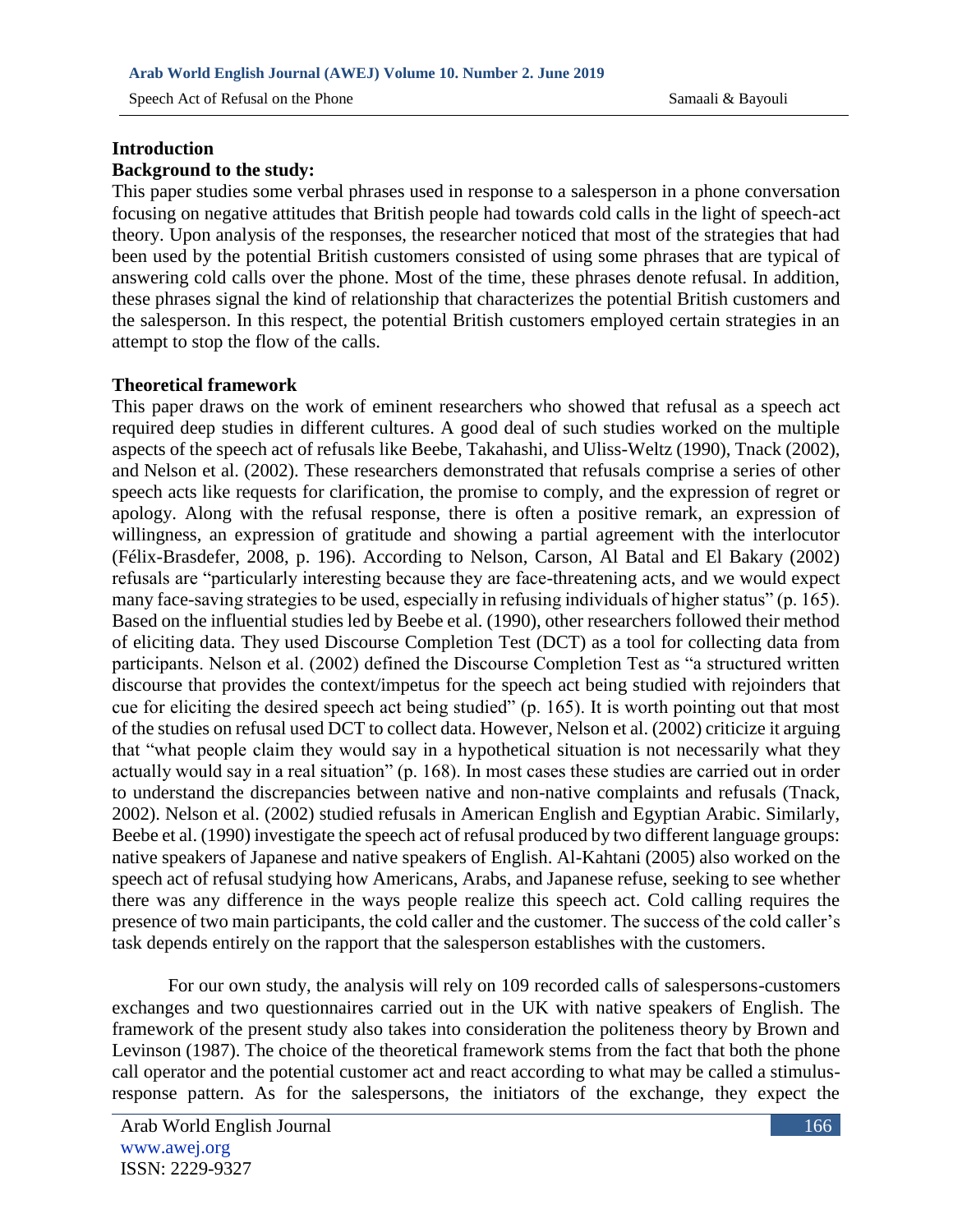interlocutor to acknowledge, or "co-operate" to realize the goals above-mentioned, technically called wants/desires.

#### **Research objectives:**

The present study has three objectives:

- Explore British answers on the phone to the salesperson.
- Document negative attitudes the British have towards the cold calls that they receive.
- Unveil most of the responses used by the potential British customers in an attempt to cover most of the contents of their strategies of refusal on the phone.

### **Methodological Design**

The researchers had work experience in an offshore oriented call center. This call centre is established in Tunis. As in any call center's strategy, they provided workers with a script to use that is supposed to lead to the establishment of some kind of relationship between the salesperson and the potential customer, and ultimately to a sale. Despite the script, we realized that to a large extent the answers were the same. These similarities lie in the strategies of refusal used to deal with the sale proposal. So, the researchers became interested in the replies potential British customers made on the phone. There were two means used in collecting data from the potential British customers: recorded calls and questionnaires.

### **Structure of the study**

The research is divided into five parts. The first part gives a description of the call center and refers to studies conducted on the speech act of refusal and the politeness theory. It highlights some issues linked to call centers in Tunisia and the United Kingdom. While Tunisia has witnessed a rapid growth in the industry of call centres, the United Kingdom passed laws to organize electronic marketing and reduce or even stop cold calls. The second part presents the methodology followed in the analysis of the data as well as the instruments used in collecting that data. The instruments included in the present study are 109 recorded phone calls with two questionnaires conducted in the United Kingdom. The third part focuses on the analysis of the recorded data and the two questionnaires. It reveals most of the strategies used by the British people to respond in refusal to call centers' offers. The fourth part summarizes the findings. Finally, the last chapter is dedicated to the conclusion that provides the recommendations and the limitations of the study.

#### **Literature review**

A number of studies have so far been carried out on the speech act of refusal and its classifications along with the politeness theory.

### **Politeness and face**

 Holmes (1995) describes politeness as a "behaviour which actively expresses positive concern for others, as well as non-imposing distancing behaviour" (p. 5). This makes of politeness a "general form of an expression of good-will or camaraderie, as well as the more familiar nonintrusive behaviour which is labelled 'polite' in everyday usage" (p. 5). As a fundamental constituent, "face" is a frequently recurring concept in the literature about politeness and can even amount to a defining agent in theory. The notion of face is derived from "the work of Goffman (1967) and Brown Levinson (1987)" (p. 5). This "technical term", as mentioned in Holmes (1995)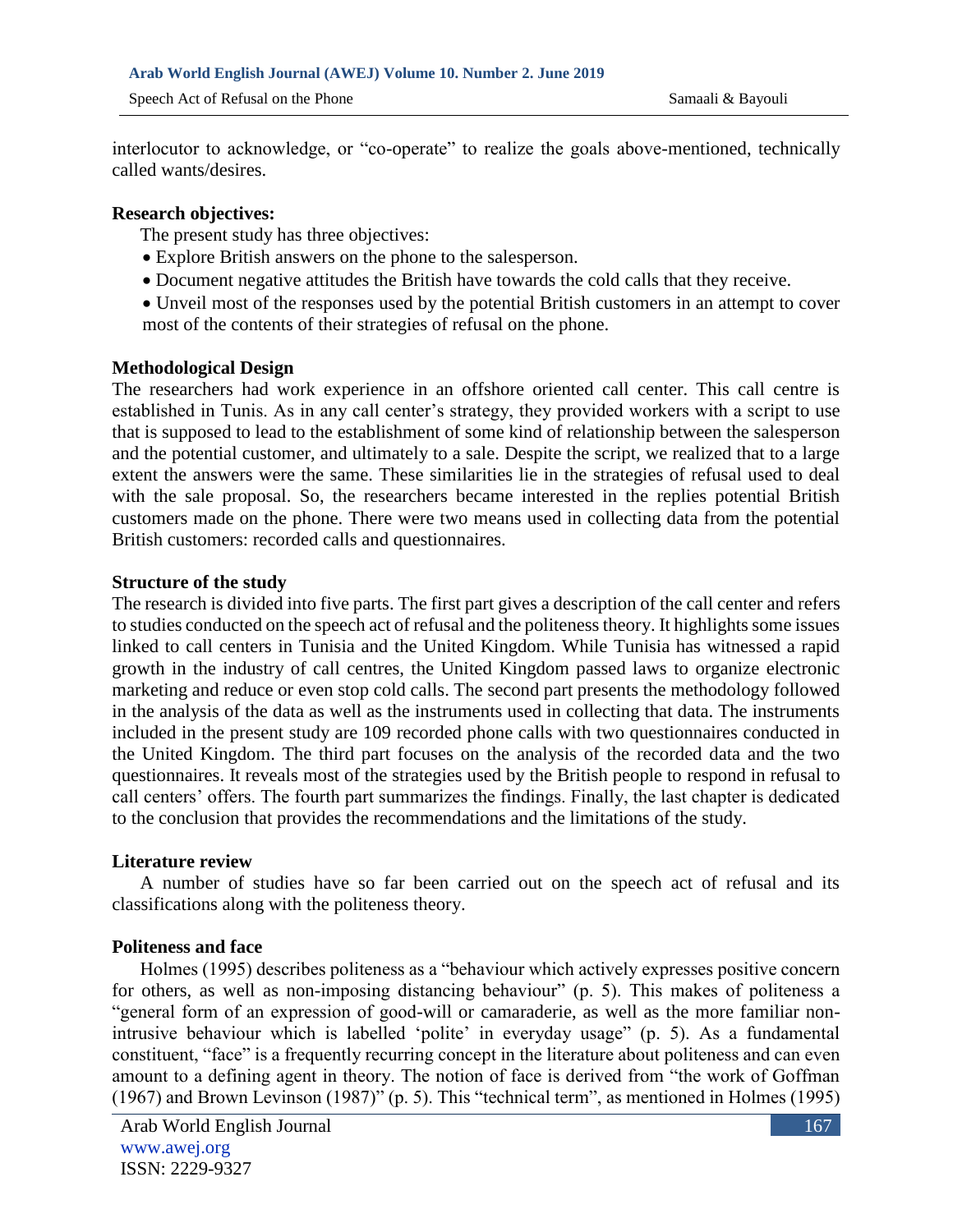and Yule (1996), refers to "the emotional and social sense of self that everyone has and expects everyone else to recognize" (Yule, 1996, p. 60). From this perspective, "everybody has face needs or basic wants", which requires that "people generally cooperate" to maintain and show concern for each other (Holmes 1995, p.5). In other words, politeness will materialize only if its prerequisites, namely face needs, are respected. This is obvious in Yule's (1996) linkage between the two notions when he defines politeness as "the means employed to show awareness of another person's face… accomplished in situations of social distance or closeness" (Yule, 1996, p. 60). Accordingly, if an interlocutor transgresses the social convention to "cooperate" to satisfy the hearer's face needs, the latter is said to disobey the very basics of polite conduct. That very basic conduct of politeness is a covenant where both the speaker and the hearer cooperate to satisfy their mutual basic wants. This is an effort made by participants where they employ strategies meant to show "respect for each other's" expectations regarding self-image, take account of their feelings, and avoid face-threatening acts (FTAs)" (Cutting, 2002, p.45). FTAs are a central core in the theory of politeness around which evolves much of the literature. According to Brown and Levinson (1987), there are certain acts that threaten face as they "run contrary to the face wants of the addressee and/ or of the speaker" (p. 65). Holmes (1995) considers suggestions, advice and requests as potential face- threatening acts. She claims that "polite people" avoid face-threatening acts such as "insults" and "orders" by "softening them or expressing them indirectly" (p. 5). Facethreatening acts are incorporated in the broader sphere of politeness which is divided in the literature into "positive politeness" and "negative politeness". Positive politeness is portrayed by Brown and Levinson (1987), cited in Holmes (1995), as "sociable behaviour expressing warmth towards an addressee" (p. 5). Negative politeness on the other hand is the "behaviour which avoids imposing on others" (p. 5). In their approach to politeness, Brown and Levinson (1987) distinguish between two kinds of face needs: "negative and positive." Positive face needs are "the want of every member that his wants be desirable to at least some others" while negative face needs are "the want of every , competent adult" that his actions be unimpeded by others" (p. 62). In this regard, FTAs are the acts whereby cooperation between participants collapses, which results in a difficulty "to maintain the face of all people involved in an interaction" (Nelson et al., 2002, p.165). In the context of an interaction, an FTA, according to Nelson et al. (2002), can either be threatening to the hearer's or to the speaker's face. Some other acts, nonetheless, are threatening to both participants" face wants. Holmes (1995) advocates that "any utterance which could be interpreted as making a demand or intruding on another person's autonomy can be regarded as a potential face-threatening act" (p. 5).

### **Gender and politeness**

 As a response to the question dealing with gender as to who is more polite, men or women, Holmes (1995, p.6) affirms that women are more polite. She justifies this on the ground of women's expression of positive politeness or friendliness in the way they use language. In an attempt to show that women tend to be more verbally polite than men, Holmes (1995, p. 193) cites a variety of evidence to prove this claim by saying: Women give more encouraging verbal feedback to their conversational partners than men do, they disruptively interrupt less often than men. Women ask questions and introduce topics aimed at maintaining talk that is of interest to others in informal and private interactions. In public where the floor is highly valued, they participate much less and leave the floor to men more often. Women agree with others, compliment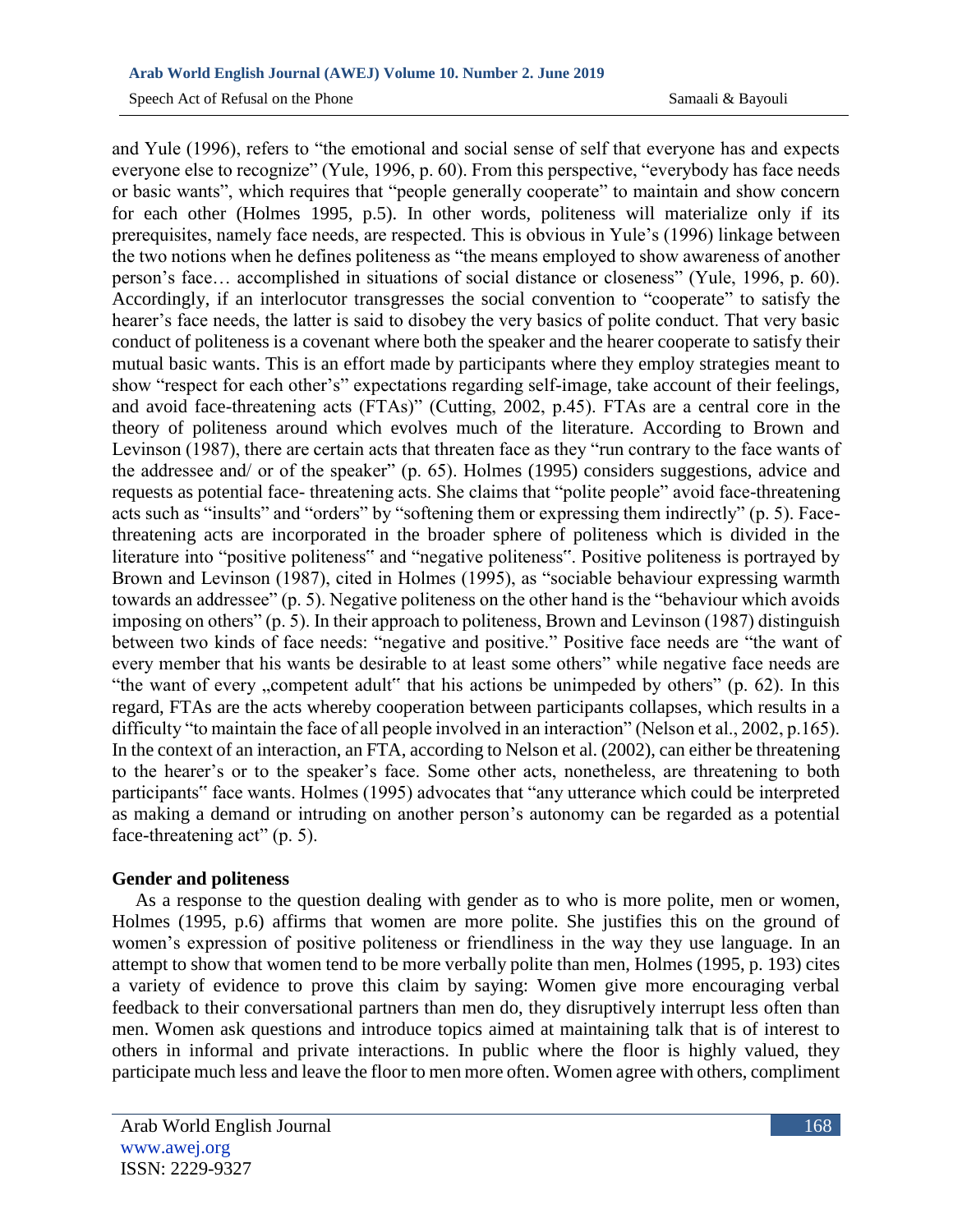others, and apologise more often than men, demonstrating sensitivity to the feelings of other people and using these speech acts as tokens of solidarity.

### **The speech act of refusal**

 It is of great importance at this stage to note that most of the responses in the recorded calls expressed refusal, whether directly or indirectly; hence the significance of studying the speech act of refusal. However, with the scarcity of work done on the speech act of refusal on the phone, it seems necessary to study in depth the main articles that have so far been written about the general use of this speech act.

### **Definition**

 Researchers have been attempting to provide an accurate and precise definition to cover the entire meaning of the speech act of refusal. Most of the time, the use of this speech act reflects an intention of declining an offer, suggestion or request on the part of the speaker. Basically, it is when the speaker directly or indirectly says "no" to a request or invitation (Tnack, 2002, p. 2). According to Tnack (2002), refusal is "a face-threatening act to the listener because it contradicts his own expectation and is often realized through an indirect strategy" (p. 2). Refusal is claimed to "respond negatively to an offer, request, invitation, etc" (AlKahtani 2005, p. 37). In fact, refusal denotes the state of being uncooperative with someone about something. Al Kahtani (2005, p. 37) refers to Searle and Vanderveken (1985) who define the speech act of refusal as "the negative counterparts of acceptances and distinguish them from rejections". It has been noted that "how one says "no" is probably more important than the answer itself" and therefore "sending and receiving a message of "no" is a task that needs a special skill" (p. 37).

### **Methodology**

### T**he background**

 This chapter describes the methodology adopted to investigate the research problem stated in the introduction. It also presents the description of the data collection methods that were followed throughout the analysis of the recorded calls and the two questionnaires. In the analysis of the recorded conversations and the questionnaires, the researcher followed the descriptive method. The descriptive method is mainly used in analyzing the common responses that are found in both the questionnaires and the recorded calls. The recorded calls and the questionnaires are analyzed qualitatively and quantitatively. They are classified according to the responses of the potential British customers to the salesperson. The basic concern is to reveal and explore the most common phrases spoken by the potential British customers to the salesperson. These responses aim at mapping the verbal strategies of refusal that are more likely to be used in answering cold calls along with some features that are typical of the telephone conversations.

### **Subjects**

When preparing for this study, a decision was made concerning the specific population which the researchers were working on. The participants for the current study included 109 English native speakers that made up the recorded calls which were conducted in Tunis, with 91 people in the first questionnaire and 75 in the second one in London.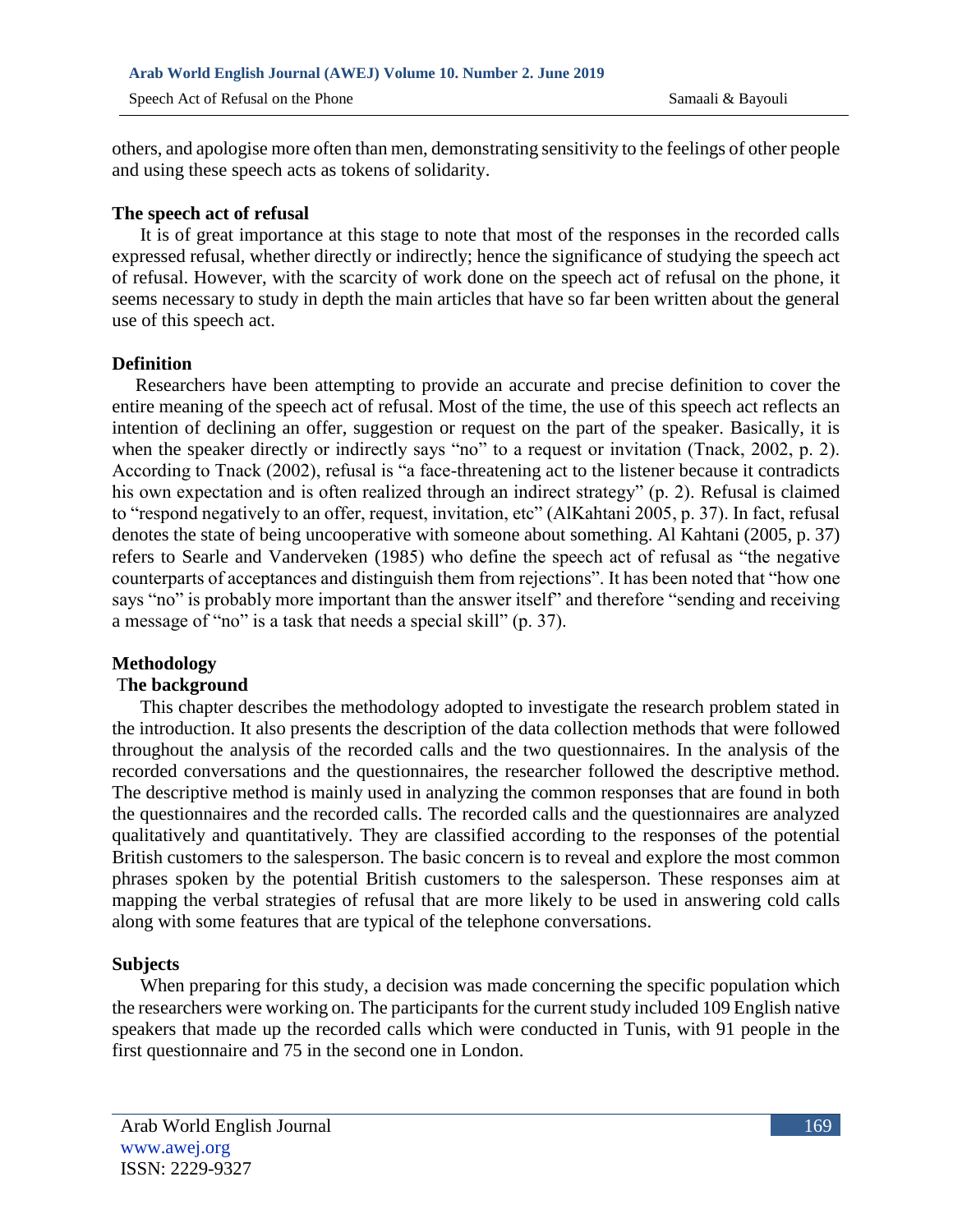#### **Instruments**

 Most of the researchers who worked on the speech act of refusals like Beebe et al (1990), Nelson et al (2002), and Tnack (2002) used a Discourse Completion Test (DCT) in eliciting refusals in which participants should respond to some situations as prompts. Nelson (2002, p. 167) mentioned three reasons which account for the use of a DCT as an efficient tool for eliciting data. To elicit data, Nelson et al. (2002) made some modifications on the DCT; subjects had to respond verbally on audiotape. Beebe and Cummings (as cited in Nelson et al., 2002) made a comparison of two kinds of methods in eliciting data, "talk versus written questionnaire" and they found "that subjects talked four times more than they wrote" (p. 168). The DCT also has some limitations pointed out in the work of Nelson et al. (2002). They referred to Rose and Ono (1995) who said that "we should not expect a single data source to provide all the necessary insights into speech act usage" (p. 207). This section provides the data for this present research including the participants in both the recorded calls and the questionnaires.

Two types of data were used in this study:

- $\checkmark$  109 recorded calls.
- $\checkmark$  Two written questionnaires.

#### **The way of classifying the recorded calls**

 We thoroughly considered the influential method used by Beebe et al. (1990), in which the speech act of refusal was classified in terms of semantic formulae and adjuncts. This classification influenced a lot of studies like those by Nelson et al. (2002), Tnack (2002), and Al Kahtani (2005). We developed a method, based on collecting the major responses uttered by the potential British customers because we were more concerned with the content of different responses given to the salesperson rather than classifying them according to Beebe et al. (1990) classifications. We followed this method in analyzing the content of both recorded calls and the questionnaires for several reasons. While considering the method used by Beebe et al. (1990) to classify refusals, we found that it could not be applicable to the phone conversations because there was a new context that would govern the whole conversations. First, the inapplicability evolves around the nature of the phone conversations under scrutiny. This call was in essence commercially oriented, and procedure which molded the way operators conversed. Beebe et al. (1990) used the Discourse Completion Test (DCT) to elicit refusals; while our way of collecting data was recording 109 calls using a script as a 32 prompt. In the light of the responses given by the potential British customers, we wrote two questionnaires depending on the frequent responses given by the potential British customers. The whole conversation occurred on the phone, which meant the absence of eye-contact as an essential part in establishing any kind of relationship between speaker and interlocutor. Furthermore, and as far as our experience is concerned, while starting the phone call, we as salespersons could not predict the answer to be "no". Yet to our surprise, most responses look the same even if the strategies differ. This was among the main motives behind the choice of considering the responses of the potential British customers as the focal points. These responses typify the features of answering cold calls. Therefore, we developed our own classification of the British answers based on the content.

#### **The Transcription of the conversations**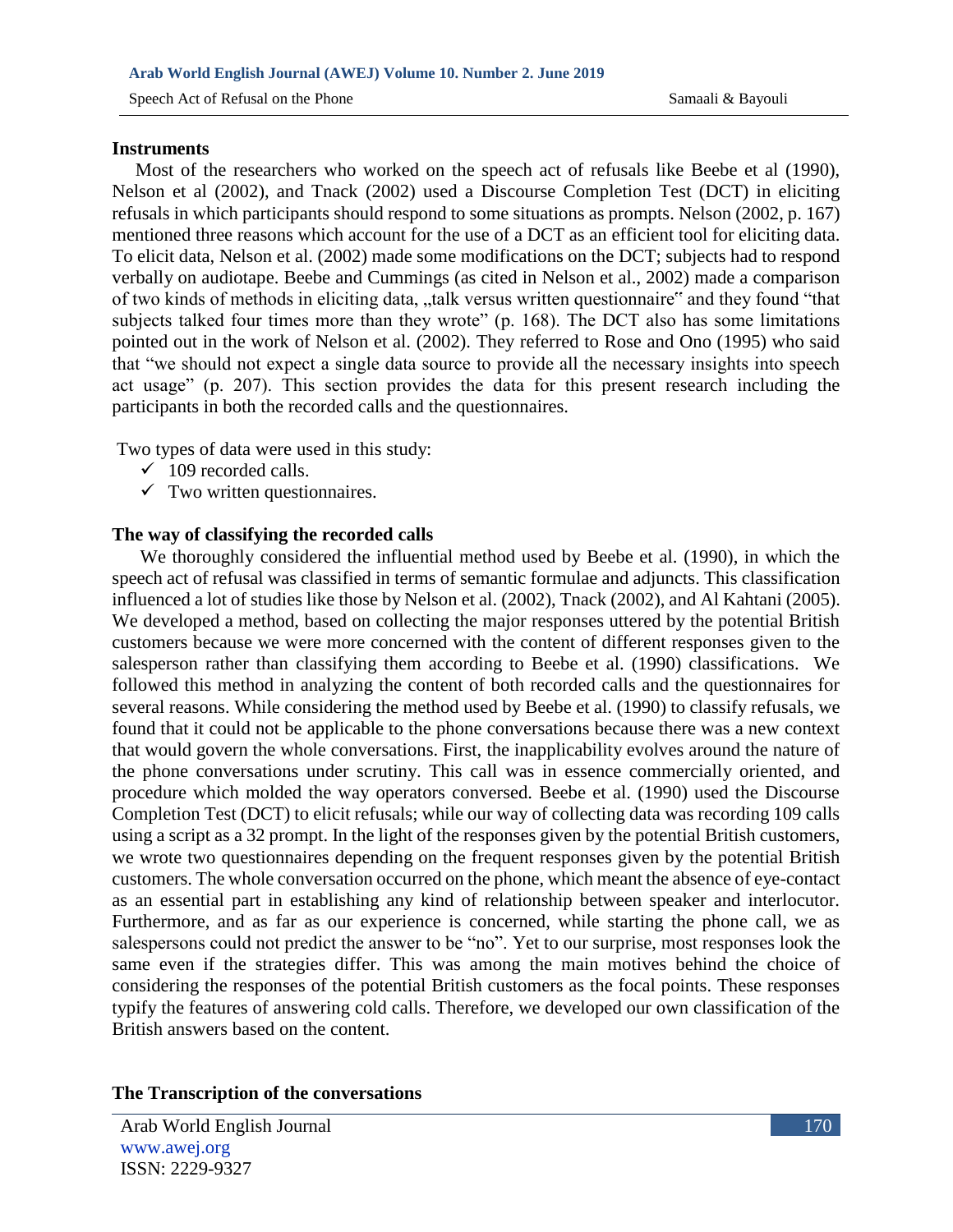Relying on the recorded calls, as our primary data, we transcribed the conversations the way they were said by the potential customers and the agent. This method was used because we were interested in the content of what was said by the potential customer and using phonetics is beyond the scope of this paper. In the recorded calls, there were certain phrases that were used by the potential customers in order not to be engaged in long conversations with the salesperson. These answers were spoken repeatedly, which made us consider them as the components on which these classifications were based.

### **Classifying the conversations**

 After transcribing the conversations, the researchers used their own way of classifying the recorded calls based on the content and found that the potential British customers used different refusal strategies with the intention of avoiding speaking to the salesperson in general and of ending the conversations in particular. In answering cold calls, the potential British customers may use some expressions regularly to show their discontent in receiving such kinds of telemarketing. These expressions were quite revealing; they were in fact ways of refusing the proposed offers of the salesperson. It meant that they were verbal strategies of refusals, which were typical of the phone. After studying the recorded calls, we realized the common ground that was omnipresent in most of the British answers to the salesperson. We chose these classifications because they stated some of the refusal expressions, which were more likely to be used in dealing with a cold call. These conversations were classified according to their types of refusals.

There were nine main categories:

- General not interested "I am not interested".
- Hanging up.
- Direct rejection and the notion of "Ex-directory".
- Polite rejection: "No thanks".
- Excuse: "Being busy" and" in the middle of doing something".
- "I have not got any money" and "it is expensive".
- Rejection: Not wanting anything.
- "Call me back".
- Other reasons "I could not hear properly" or "someone has phoned me before."

Based on these nine categories, we analyze these conversations quantitatively and qualitatively.

#### **3.6. Piloting**

In order to determine the frequent strategies of refusal, we used two questionnaires. We suggested some of them to a few people. Then we stopped, and discussed the pilot results. Piloting gave us the opportunity to see whether there should be any modifications or revisions of the questionnaires. Both questionnaires were piloted with a small sample of the target population. No changes were needed, so we carried on as the pilot data was considered valid to be taken into consideration.

### **Conclusion**

The previous part has dealt with the methodology employed in the study. It has been devoted to describing the corpus chosen to work on, and the two instruments used in collecting data which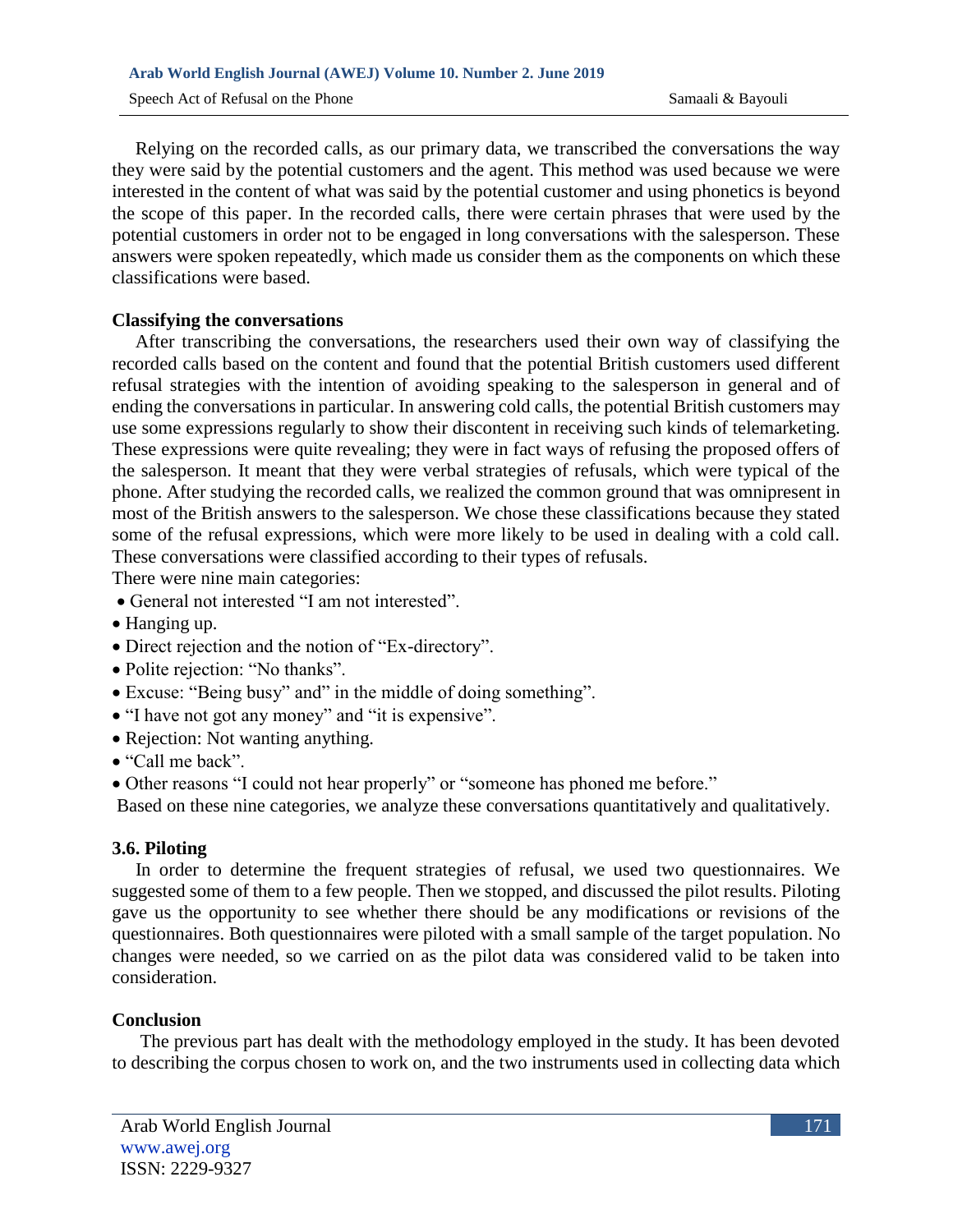have contributed to identifying most of the British responses to the salesperson on the phone and stressing the negative attitude towards the reception of the cold calls.

### **Analysis**

### **British responses**

Receiving phone calls for British people is not a new phenomenon. Throughout the researchers experience in the call center, they have become familiar with the different responses they use in responding to the sale proposal. After subdividing 109 calls, we ended up with nine parts.

### **British refusal responses on the phone**

Most of the responses were direct when it came to talking to a salesperson over the phone, in such a way as to quickly end the call. While the salesperson tried to convince the potential British customer to buy a basket of Italian biological products, the latter seemed to develop verbal strategies to deal with the cold call offers and not to be engaged in such conversations which may necessitate buying, with a simultaneous concern to maintain the salesperson's face wants: the need not to be rejected. These verbal strategies reflect disinterest in Italian products. The answers were expressed with precision and clarity through the 39 choices of words given by the potential British customers in an attempt to avoid leaving any opportunity for the salesperson to stay a longer time on the phone and selling any of their products. The data elicited from the recorded calls and the two questionnaires were analyzed quantitatively and qualitatively. The responses can be classified as follows:

#### **General, not interested**

 This category was often expressed by phrases like "I am not interested, thank you", "I do not think I am interested" and "I am not interested in whatever you are selling or offering". With these people not being interested, it was hard to confirm whether the British customers did not find the content of the offer interesting, or just say it so that they can end the call as quickly as possible. Here positive politeness is not attended to and the speaker, here the customers, can be said to breach the "covenant" of cooperation to maintain the salesperson's face needs by setting forth their reason for not conversing in a direct manner or, in Brown and Levinson's (1987) terms, "without redressive action, baldly" (p. 60). The very answer, "not being interested" was ubiquitous in various parts of the conversations. There were some interlocutors who gave the "I am not interested" response at a too early stage of the conversation, without even recognizing the person they were talking to. The statistics above confirm that "general not interested" is the dominant strategy of refusal which the respondents tend to use to react to the different cold calls they receive. This strategy is realized by two components which are a reason/ excuse "I am not interested" and a statement of gratitude, "Thank you". Out of 109 calls, 24 people said that they were not interested. These potential clients represented 20.33%, which means that a considerable portion was interested neither in the salesperson nor in the offer. It is worth pointing out that the potential customers tended to say "I`m not interested" even before the salesperson utters a word about their merchandise, leaving them just with the opportunity to introduce themselves This "general not interested" can be divided into four categories: Firstly, "not being interested" came before the salesperson even introduces themselves. There was one person who reacted this way in conversation 52. One possible interpretation of this is that the potential clients, being greatly targeted by cold calls, recognized that the voice was not familiar to them, and thus it must be a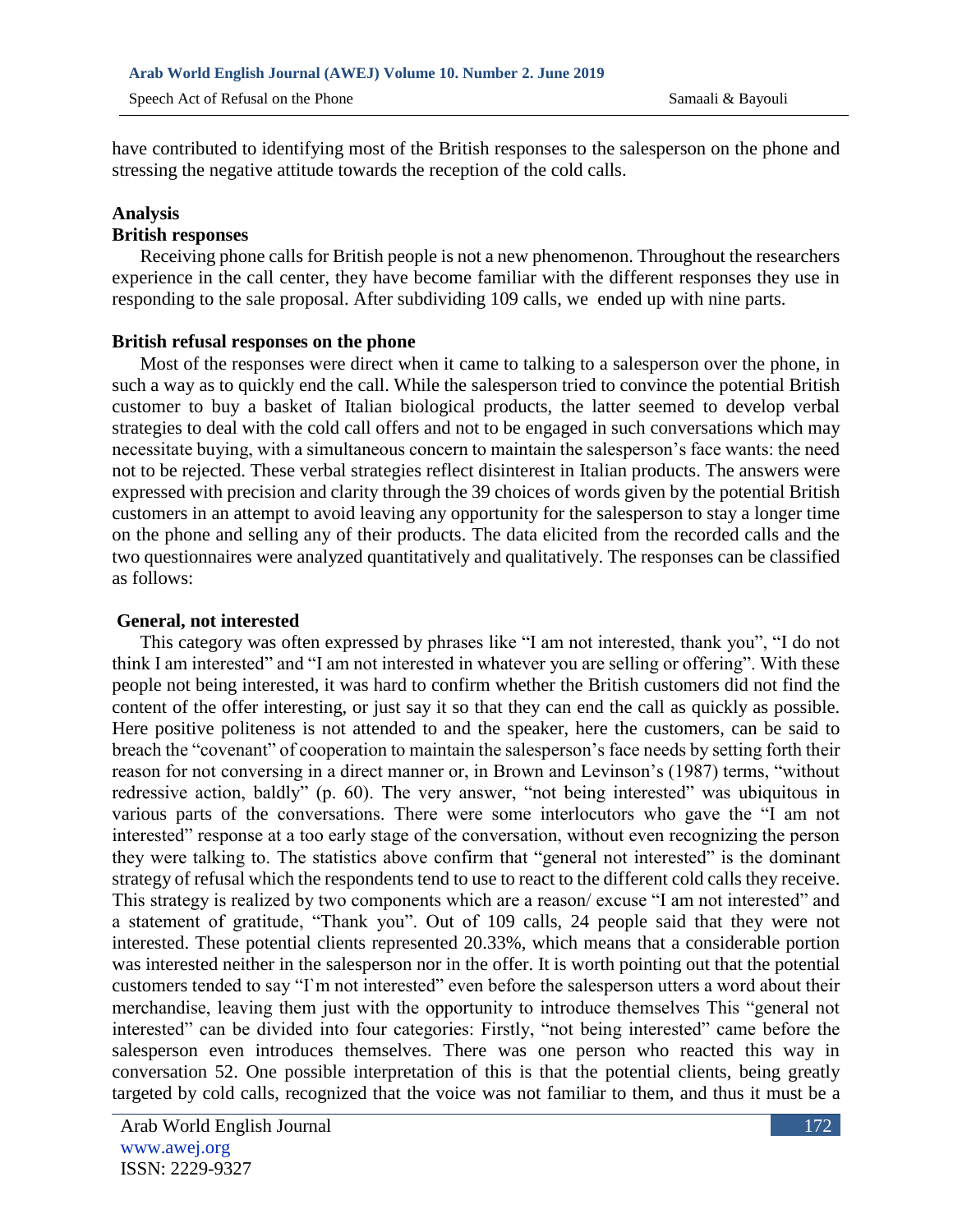salesperson. Secondly, "not being interested" came after knowing the person they were talking to was a salesperson. As can be seen from conversations 9, 22, 36, 46, 48, 70, 81 and 98 after the salesperson 'A' has introduced himself "Hello my name is Paolo Castello...," the potential client 'B' end the conversation straight away. The possible interpretation is that 'B' is not listening to 'A', the salesperson, in the first place, with B"s presupposing 'A' is selling some worthless products. Another way of interpreting this is to assume that 'B', after having heard the name of the salesperson, realized that it was not someone they knew. Therefore, by way of being accustomed to such situations, 'B' infers it must be someone selling a product. All that 'B' wants to do now is stop the conversation as quickly as possible. This results in B's reaction exemplified in the utterance "No thank you, goodbye;" which is to end the exchange politely. Thirdly, "not being interested" came after being asked by the salesperson whether they have tasted Italian food or not. In conversations 1, 50, 66 and 90 the potential customers wanted to end the dialogue. "Have you ever tasted Italian food?" the question asked by the salesperson triggers 'B' into ending the conversation quickly. It may be tempting to note that B could construe this question as one asked by a salesperson selling something, or, in some cases, as someone making a survey. In either case, the potential customers by no means wish to be involved in a series of questions that may invade their privacy. Fourthly, "not being interested" came after mentioning the name of the firm the salesperson works for. In conversations 15, 16, 17, 20, 43, 49, 64, 68, 100 and 104 the 41 potential British clients allowed the salesperson to introduce the company and the reason of this call. After "B" had an idea about the purpose of the call, they were still not interested.

## **Hanging up**

There were 20 people who simply hung up the phone. Generally speaking, at different parts of the script the potential customers abruptly ended the call. It is worth pointing out that putting the phone down is a typical way of refusal and/ or rejection on the phone. At this point, both the salesperson and the potential customers can be said to have made a face-threatening act. As to the former, the act of calling seems not to respect the customers' want to be independent and not imposed on simply because from the perspective of the customers this act invades their "territories, personal preserves, rights to non-distraction" (Brown & Levinson, 1987, p. 61). The customers' reaction is manifested through putting the phone down, an act which may be among the toughest of facethreatening acts. Here the customers do not pay attention, of course intentionally, to the salesperson's want to be accepted and therefore do not employ a face-saving strategy. There was one person who hung up the phone after saying "Hello". This was in conversation 75. This person recognized that the person on the phone was unknown to her. As a consequence, she put the phone down straight away. There were five people who hung up the phone after the salesperson 'A' wanted to check if 'B' was the potential British customer they intended to speak to. This can be observed in conversations 19, 26, 53, 78 and 92. 42. Another five people hung up the phone after the salesperson mentioned their name. These are in conversations 3, 23, 61, 67 and 87. Six people hung up the phone after the salesperson asked them this question: "Have you ever tasted Italian food?" These are in conversations 2, 12, 47, 58, 88 and 97. In these cases, the potential British customers were aware of the trigger behind this cold call. However, the so-called special offer failed in drawing the attention of the potential customers. This was because the salesperson managed only to speak four turns, which was not enough to establish "relationship" with the customers. Only two people let the salesperson continue with their speech till he started introducing the firm he was working for. This stage of the script witnessed the cut of the call.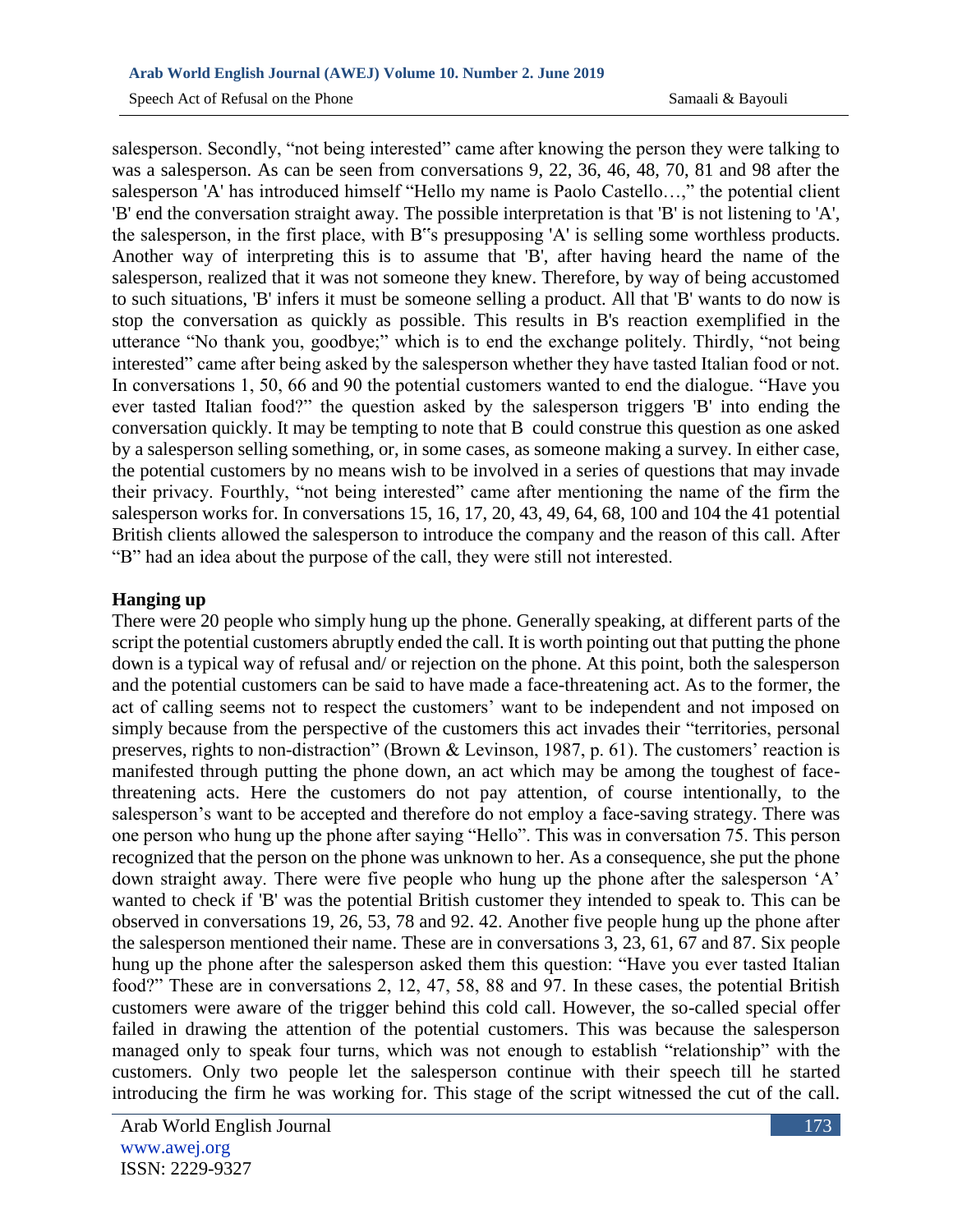These are in conversations 84 and 65. There was only one person in conversation 95 who put the phone down, once he knew that the salesperson wanted to talk to someone who did not live in the house anymore. Hanging up seems to be the safest strategy on the part of the customers, in order not to have any conversation with the operator.

### **Polite rejection**

The people included in this section tended to use the thanking expression "no, thank you" or "no, thanks" with the intermediary intention of minimizing the threat to the salesperson's positive face, thereby softening the directness of rejecting the offer, which is the ultimate goal. From this angle, the customer can be said to satisfy, even to a minor degree, their interlocutor's need to be, and have their request accepted. Making use of positive politeness is just a superficial utilization of a strategy that maximizes the benefit to the speaker, here customer, and minimizes benefit to the hearer, here call center operator. In other words, the salesperson's want to be accepted is not really considered since what they aimed at, the act of selling; is declined with an expression that apparently stands for acceptance. This part is divided into four categories: Firstly, the potential customers said "no thank you," before even knowing the person they were talking to. In conversation 59 the potential customer said "no thank you," and she hung up without knowing the person she was talking to. For her, the person who was talking was a stranger. Secondly, the potential customers said "no thank you," after recognizing the person they were talking to. In conversations 4, 29, 40, 57, 60, 86, 99 and 101 the potential customers noticed that "A" is a salesperson at the moment "A" mentioned the country they are calling from. Thirdly, the potential customers said "no thank you," after the salesperson "A" asked them the key question "have you ever tasted Italian food before?" In conversations 10, 21, 37, 39 and 63, the potential customers seemed to be disturbed by the question, and in order not to be perceived as impolite, they just said "no thank you," and put the phone down. Fourthly, the potential customers said "no thank you," after knowing the offer. In conversations 31, 54, 56, 94 and 101 the potential customers ended the conversations saying "no thank you". This reveals disinterest in the offer promoted by the salesperson. By saying "no thank you", the salesperson could not carry on with their patterned speech because the customers put the phone down.

### **Excuse: "Being busy"; "In the middle of doing something"**

Eighteen people said that they were busy or in the middle of doing something. Often, the potential British customers' statement that they were busy was followed by an expression of apology like "sorry". There were two potential customers who said that they were in the middle of doing something and had no time to discuss anything. Firstly, in conversations 51 and 107, there were two potential customers who said that 44 they were in the middle of doing something before knowing who the caller was. One possible interpretation is that the salesperson is unknown to them so they do not want to talk to them. Secondly, the potential customers said that they were busy after knowing the name of the salesperson, as can be seen in conversations 5, 35, 74 and 82. This reveals that the potential British customers just made excuses in order not to speak to the salesperson.

 What is common to all responses is that the potential customer avoids direct rejection of the offer in a way that may seem to reflect their care for the salesperson's positive face, that of the need to be accepted. Yet, and once more, what the customer cares for most is to end the exchange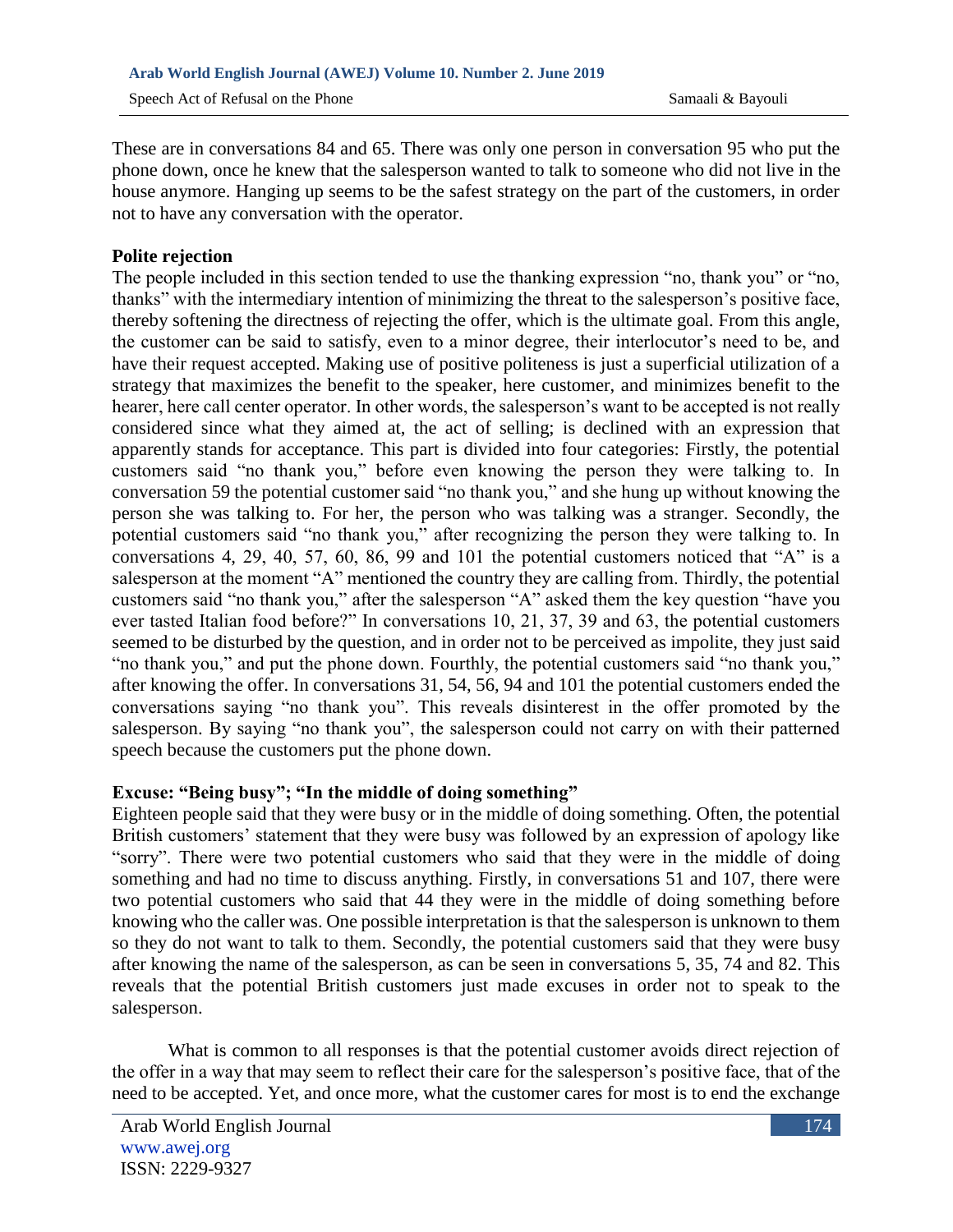as soon as possible. This appears in their use of the same excuse even before the callers uttered a word about what they were calling for.

#### **Not wanting anything**

This part includes 12 people. "I do not want anything," "No, I do not care," or "I am not interested in buying anything," are the common expressions used in this part. These expressions illustrate a negative willingness and show the indifference on the part of the 45 customer to the special offer proposed by the salesperson. The British customers used these phrases so as to avoid having a talk with the salesperson. These are in conversations 6, 7, 14, 32, 38, 41, 43, 44, 45, 48, 93 and 96. As a reaction to the flow of unwanted calls, the customers used different expressions showing that they do not need anything. This directness on the part of the clients, and which is face-threatening in essence, pushed the salesperson to end the call with a minimum degree of embarrassment to save his face simply because his wants were not accepted nor shared by the call recipient.

### **Rejection: "I do not like it" and "I like my own food"**

 There are six potential customers who said "I like my own food", or "I like Scottish/ Indian dishes". Though they may express dissatisfaction with the Italian food, the two statements are not typical of face-saving strategies given that the speakers here do not attend to the hearer's want to be admired. Rather, what the customers aim at is an entire linguistic switch off and a direct way out once they know about the aim of the salesperson. That very directness, especially in "I like my own food", might be considered as a categorical excuse, but more importantly¸ it leaves salespersons little or no chance to go along with their speech having lost their face-wants. These are in conversations 5, 20, 33, 34, 55 and 62.

### **Direct rejection and the notion of "Ex-directory"**

There were certain expressions that were used to show people's discontent with being called because they were "ex-directory" or just for "not accepting cold calls" as a principle. The refusals were achieved by these expressions that act as reasons for not talking to the salesperson: "I do not accept cold calls," "you should not have this number," "how did you get my number, because I am ex-directory?" and "you should not be calling me."

Common to all of the above-mentioned responses, there is absolutely no desire on the part of 47 of the customers to exhibit any degree of concern for their interlocutors' positive face given that their own negative face has been threatened. Noticeably, when some customers find out that their privacy has been transgressed, they become very suspicious to the extent that they are no longer concerned about the face-wants of the person they are talking to, let alone the latter's offer.

### **"Call me back"**

 In conversations 10, 20, 27 and 105, there were four potential British customers who were busy and asked the salesperson to call them back. These potential customers have some reasons for not talking at the moment the salesperson rang. "Call me back" seems to be the less face-threatening and the most face-saving. Unlike the other statements, this one does not aim at abruptly ending the call nor somehow deceiving the hearer by giving fake reasons for not answering the call, but rather gives an extra chance for the call center' operators to have their offer considered next time they call. What contributes to making this strategy less face-threatening to the hearers is that the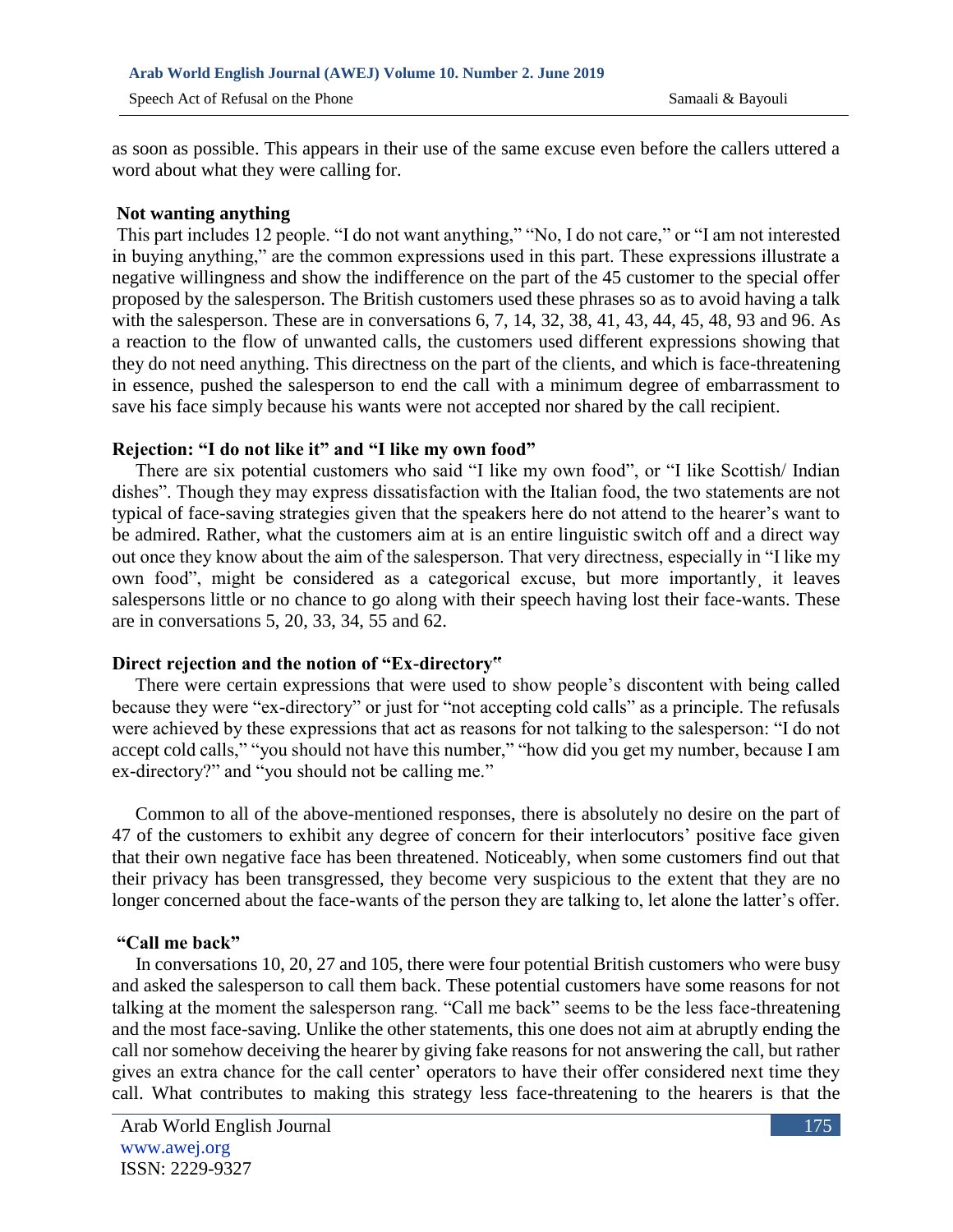customers themselves are at ease enough not to feel they are under the threat of the former's intrusion into their territories, and thereby abstain from using a counter positive face-threatening reaction.

#### **"I have not got any money" and "it is expensive"**

 Here the target of the call can be said to have proceeded by respect to their interlocutors' positive face wants, the need to have one's proposition appreciated by others. By being patient enough to give excuses, while not being obliged to, the customer treats the addressee not as a stranger but "as a member of an in-group", in Brown and Levinson' s (1987) terms. This in-group is any business deal between a seller and a customer. It remains to say that the initial intention of the customer in this exchange is not total cooperation or acknowledgement of the addressee's total freedom of action, but just to minimize the potential face threat of the hidden intent of refusal. Here the means to hide the threat is to be tolerant enough to speak about the financial situation. In both questionnaires, it was very rare for potential British customers to reveal their personal financial situations to strangers. However, there were some exceptions revealed in the recorded phone calls. There was one older person who was frank enough to reveal that she was a pensioner and she could not afford to buy these products. There were two customers who had become disinterested after coming to prices.

#### **Results and Discussions**

This part surveys the different reasons that may account for the failure of some call centers in achieving success in doing the business over the phone in the UK, and also provides a summary of the different responses used as strategies of refusal on the phone. 5.1. Strategies of refusal over the phone. The two questionnaires together with the 109 recorded calls investigate the responses which the British people would normally use to reply to a salesperson's sale offers on the phone. Both have led to cataloging a variety of strategies most frequent to phone exchanges of this kind and that reveal how potential British customers would refuse the sale proposal when answering the cold caller. These strategies classified according to their frequency help make a comparison between the recorded calls and the questionnaires.

 The first observable piece of information is the fact that the recorded calls reveal more strategies of refusal as compared to the two questionnaires. As outlined above, there are four extrastrategies particular to the recordings, namely "Not wanting anything", "other reasons" like not being able to hear the salesperson, the notion of ex-directory, and "I do not have money" and "it is expensive". This result may have two different interpretations. First, in the questionnaires participants seem to have more time to reflect as to the best thing to say or do to decline cold calls; and therefore the absence of spontaneity in the questionnaires may make some kind of feedback that would possibly come out otherwise in other situations, and which is not called for on the part of the customers. Second, some strategies are typical of telephone exchanges. An instance of this falls under the category "other reasons". Here the interlocutor may intentionally or unintentionally say that they are not able to hear the caller. The notion of ex-directory is also quite likely to appear in direct telephone conversations because the potential customers presuppose that they would never receive strangers' calls when their phone numbers are ex-directory, which explains why the first thing these customers say is "I am ex-directory", being surprised by a call from somebody they does not know. In addition to mentioning the refusal strategies that are particular to the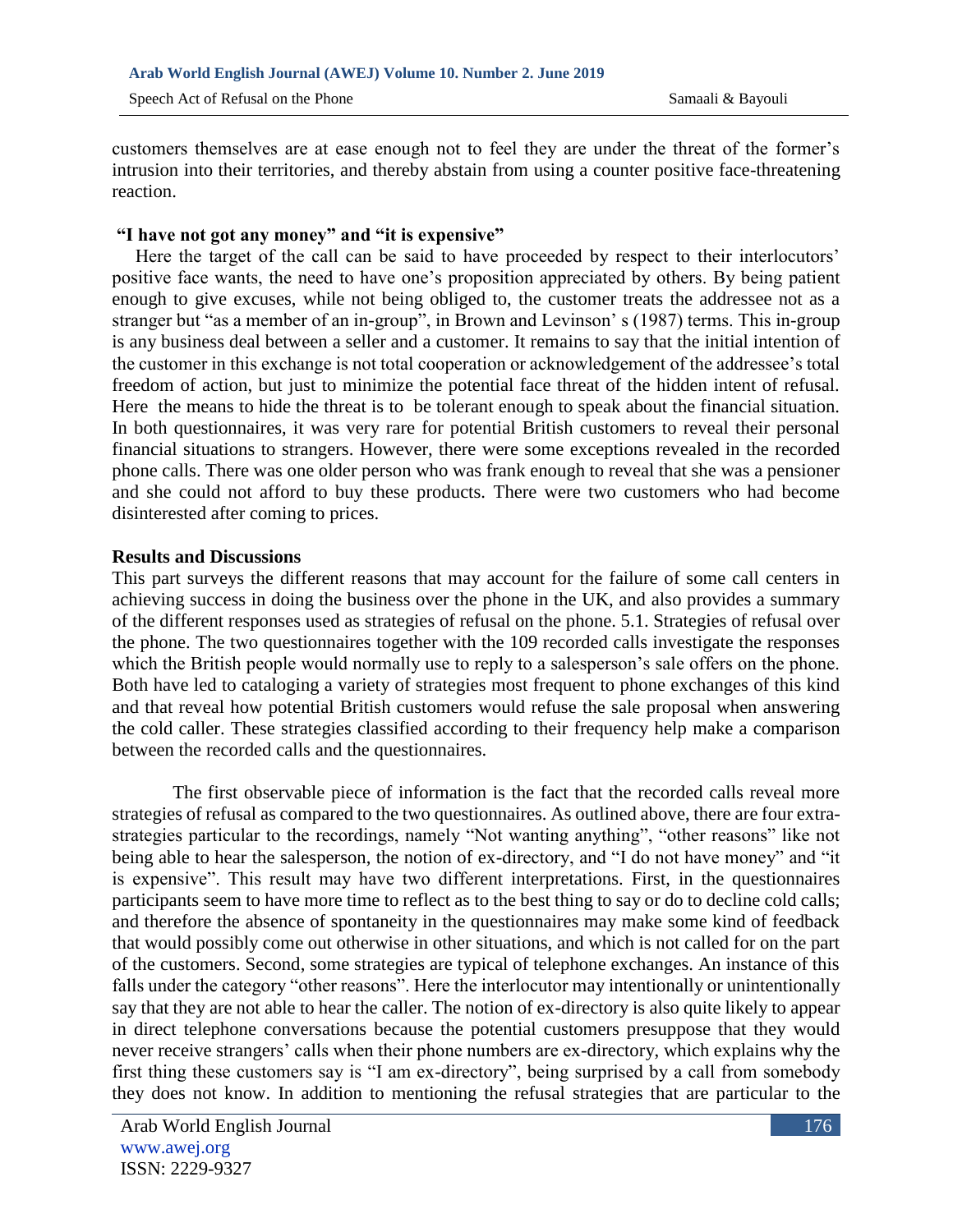recorded calls, it is also important to refer to those strategies that are common to both recorded calls and questionnaires, and which constitute the largest bulk of data.

These strategies are:

- General not interested
- Hanging up
- Excuse: Being busy
- Polite rejection
- Direct rejection: I do not buy over the phone
- Call me back later

Both questionnaires and recorded calls confirm the fact that the potential British- customers, in about 50% of cases, tried just to give excuses in order not to be engaged in a conversation which may lead to a loss of time or, to the very detriment of the customer, loss of money. However, the British potential customer may ultimately succumb to the overwhelming rush of words and agree to the salespersons' offers. After examining most of the given strategies, it is noticeable that the potential customers once called have one thing in mind, which is impeding all kinds of attempts made by the cold caller to "defeat" the customer's resistance. The attempt of the customer in half of the exchanges to give excuses may fall into the attempt not to be too direct and therefore not threaten the face of the interlocutor, the salesperson, and give some space however small or "freedom of action". It is very important to note that "General not interested" came as the most frequent/dominant strategy of refusal used by the potential British customers. This might be due to the disinterest and the negative attitudes that customers hold towards such kind of business, or it can be the customer's disinterest in the product itself. Concerning the "polite rejection" strategy, it appears in the third place in the recorded calls and the two questionnaires. It is also worth pointing out that in the second questionnaire, where questions were asked in an open-ended style, the polite rejection seems to be more familiar to female rather than male. However, in the first one, the close-ended questionnaire, showed that males remarkably may use this strategy to put an end to the cold call. Refusals as face-threatening acts pose a difficult challenge on the part of the hearer, here the salesperson. On the phone, the salesperson is left with little room to persuade the client and go on with his speech, and therefore he does not have any chance to draw the attention of the latter. The potential customers just give their responses without considering the impact on the hearer. This lack of concern might be explained by the cold caller's invasion of the territory of the interlocutors, one which, from the client's perspective, maximizes benefit only to the salesperson. This irritation-caused rejection is manifested in the form of the strategies present in most of the conversations. Once the rejection takes place, the caller's script, ideally thought to lead to success, has to be instantaneously reconsidered or none of the goals would be realized. At this point, the most difficult challenge is the struggle to keep the hearer listening, something that both the recorded calls and the questionnaires have proved to be difficult to attain. At this point we must question the effectiveness of telemarketing in such a cold-call targeted country as the UK. Here the notion of privacy and claim to territory seem to be central in the "conflict of wills" between the caller and the target of the call.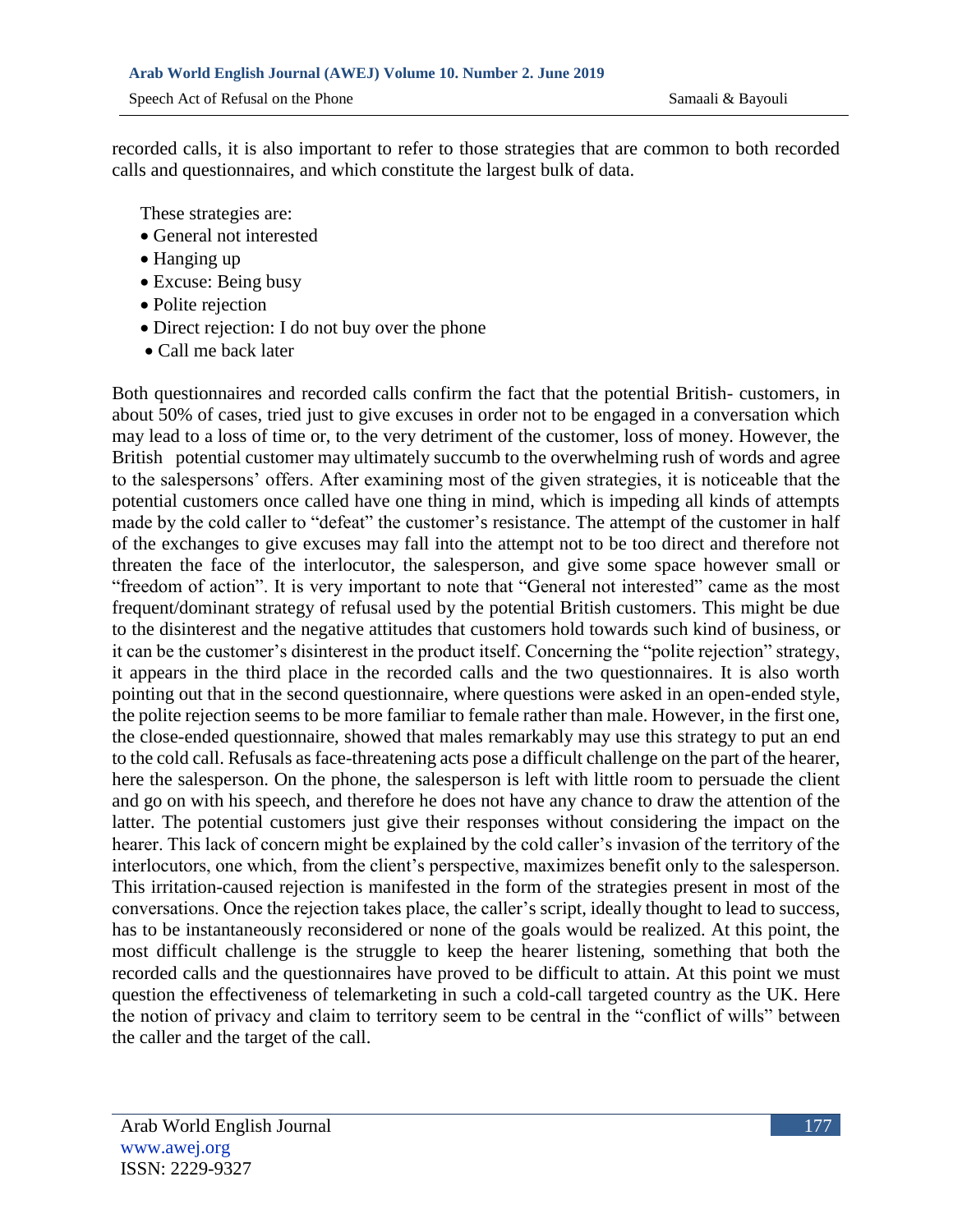#### **Conclusion**

This conclusion gives a summary of the main findings of the study. It also draws attention to the limitations of the research.

 The study set out to investigate the responses given by British people to cold calls. Two types of data were collected: primary data collected through recording phone calls of potential British customers and a salesperson, and secondary data gathered by means of two questionnaires to provide feedback on how native speakers of English tend to respond to cold calls, and to explain the negative attitudes towards cold calls in general. The analysis of the primary data, the recorded calls, raised a number of questions that needed to be more closely scrutinized later through the two questionnaires. One of those questions, one which makes the core of the study, is the background of responses used by the potential British customers to answer the salesperson. These responses have a unique and conspicuous function, one that denotes refusal. None of the given responses showed attempts on the part of the customers to cooperate with the caller. This lack of cooperation is quite understandable since every stimulating action of the caller directly results in proportionate feedback on the part of the interlocutor. For instance, the operator's intrusion into the potential customer's privacy on a regular basis brings about a seemingly inevitable consequence: rejection of the offer. This is because that action was threatening enough to the negative face wants of the customer that the latter's claims to intrusion-free territory were violated. The use of the politeness theory suggested by Brown and Levinson (1987) proved how difficult it is to have two parties with two contradictory sets of wants cooperate. In Brown and Levinson's terms (1987), negative politeness is "essentially avoidance-based, and realisations of negative-politeness strategies consist in assurances that the speaker recognises and respects the addressee's negative-face wants and will not (or will only minimally) interfere with the addressee's freedom of action" (p. 70). It is quite important here to note that what the call centre agent aims at is by no means intrinsically threatening since it is legitimate, at least from the seller's own perspective, to exhibit his merchandise to others within the conventional frames of social exchanges. But it is also important to note that if we follow the claim that the seller has to proceed by total avoidance, they will end up abstaining from the deal altogether. It remains therefore to note here that the failure of the exchange rests in factors other than the mere seller's want to exhibit the product. These factors can be said to have an even more intense effect of threat than the primary intrusion of the call.

#### **About the authors**:

**Imed Samaali** is currently a lecturer of English language and Applied Linguistics at the Department of English, Azzulfi College of Education, Majmaah University, KSA. He obtained his Master's Degree from the Faculty of letters, Arts and Humanities Manouba, Tunisia in 2011**.** He taught from 2011 to 2014 at the Higher School of Economic and Social Sciences of Tunis, Tunisia.

**Tahar Bayouli** is an assistant lecturer of English language and literature at the Department of English, Azzulfi College of Education, Majmaah University, KSA. He obtained his PhD from the University of Paris West France in 1994. Thesis "*The Image of the Orient in Elizabethan Drama*"**.** His research interests include drama, semiotics and orientalism. <https://orcid.org/0000-0001-9133-8290>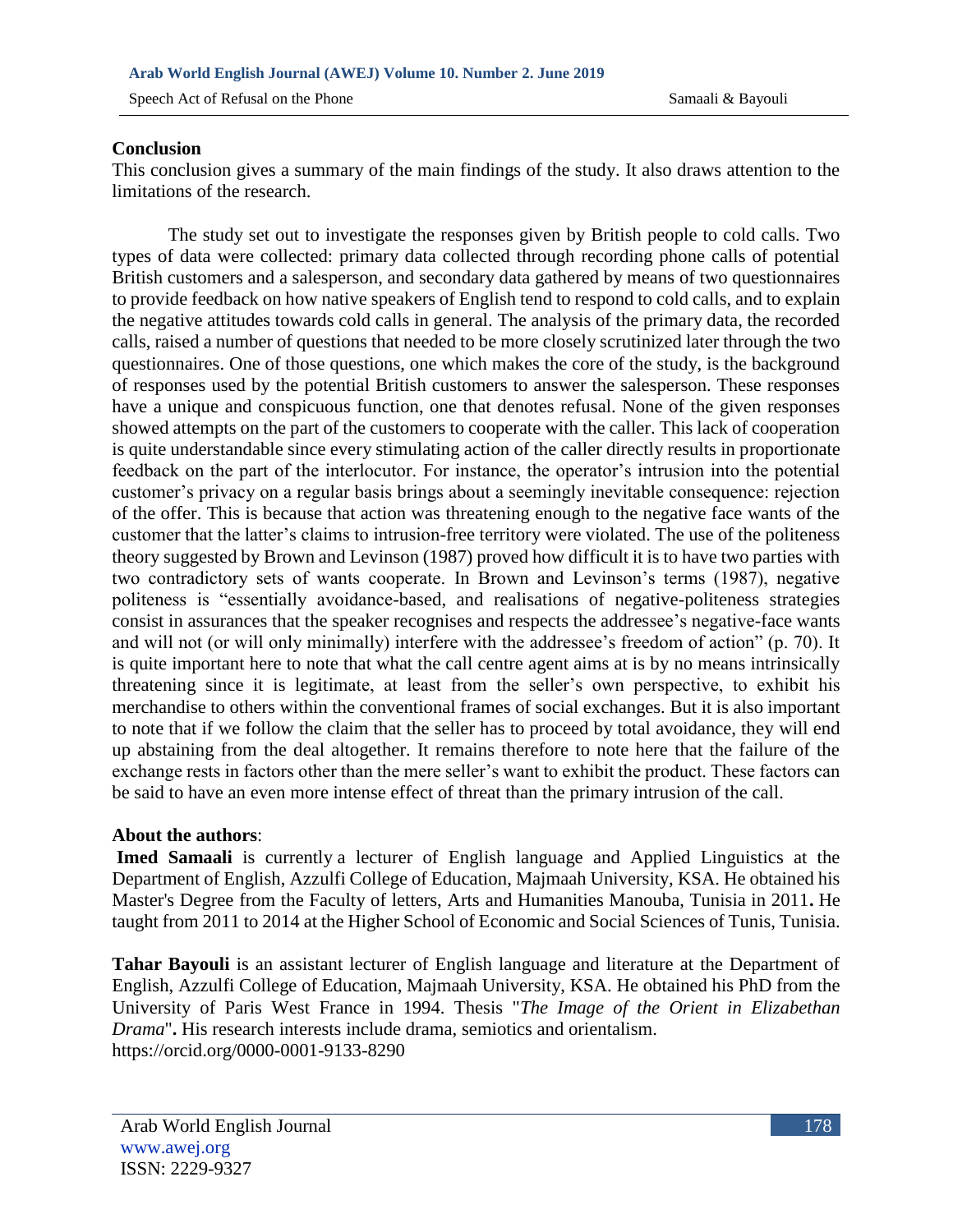### **Arab World English Journal (AWEJ) Volume 10. Number 2. June 2019**

Speech Act of Refusal on the Phone Samaali & Bayouli

#### **References**

| Austin, J. L. (1962). How to Do Things with Words. Oxford.                                                   |
|--------------------------------------------------------------------------------------------------------------|
| Al-Kahtani, S. A. (2005). Refusals Realizations in Three Different Cultures: A                               |
| Speech Act Theoretically-based Cross-cultural Study. J. King Saud Univ: Lang.                                |
| Transl., 18: 35-57, Riyadh. Aperçu (2009).<br>&                                                              |
| Baldwin, H. (n.d.). Inbound vs Outbound call. Retrieved January 15, 2009, from                               |
| http://www.allbusiness.com/company-activities-                                                               |
| management/managementpersonal/7396089-1.html                                                                 |
| Barmak, A. (2007). The accidental salesperson. USA: iUniverse.                                               |
| Beebe, L. M., Takahashi, T, & R. Ultiz-Weltz. (1990). Pragmatic transfer in ESL                              |
| refusals. In R. Scarcella, E. Anderson, & S.D. Krashen(eds), On the Development                              |
| of Communicative Competence in Second Language (pp.55-73). New York:                                         |
| Newbury house.                                                                                               |
| Brown, P. & S. C. Levinson, (1987). Politeness: Some universals in language                                  |
| usage. Cambridge University Press.                                                                           |
| Cambridge Advanced Learner's Dictionary (3rd ed.) (2008). UK: Cambridge                                      |
| University Press.                                                                                            |
| Cameron, D. (2000). Good to Talk. London: Sage Publications Ltd.                                             |
| Cold calls (2009). Cold calls and the law. Retrieved January 10, 2009, from                                  |
| http://www.aboutidentitytheft.co.uk/cold-calls-law.html                                                      |
| Collins Concise English Dictionary (7th ed.). (2008). UK: HarperCollins                                      |
| Publishers.                                                                                                  |
|                                                                                                              |
| Coney, J. (2009). Phone Shopping puts card details of millions at risk as                                    |
| Fraudsters target call centres. Daily Mail. Retrieved November 20, 2009 from                                 |
| http://www.dailymail.co.uk/news/article-1220731/Phone-shopping-puts-card- detailsmillions-                   |
| riskas-fraudsters-target-centres.html                                                                        |
| Cutting, J. (2002). Pragmatics and Discourse: A Resource Book for Students.                                  |
|                                                                                                              |
| London: Routledge.                                                                                           |
| Dawson, K. (1999). Call Center Savvy. The United States of America: Telecom                                  |
| Books.                                                                                                       |
| Ellis, R. (1994). The Study of Second Language Acquisition. UK: Oxford University<br>Press.                  |
|                                                                                                              |
| Fatnassi, C. (2005). A cross-cultural study of Tunisian and English Refusals.                                |
| Unpublished M.A. dissertation. Université 7 Novembre à Carthage, Tunis.                                      |
| Félix-Brasdefer, J. César. (2008). Politeness in Mexico and the United States: A                             |
| contrastive study of realization and perception of refusals. Amsterdam:John                                  |
| Benjamins                                                                                                    |
| Félix-Brasdefer, J. César. (2008). Perceptions of Refusals to Invitations: Exploring                         |
| the minds of foreign language learners. Language Awareness, 17(3): 195-211.                                  |
| Gardner, D., Knill, R. & Smith J. (2005). Horizons: Geography 11-14 1. UK:<br>Nelson Thomas Ltd.             |
|                                                                                                              |
| Gass, S. M. & Selinker, L. (2001). Second Language Acquisition. The United                                   |
| States Of America: Lawrence Erlbaum Associates, Inc.                                                         |
| Gass, S. M & Houck, N. (1999). Interlanguage refusals: A cross-cultural study of                             |
| Japanese-English. Studies on language Acquisition. New York: Mouton de                                       |
| Gruyter.                                                                                                     |
| Gauntlett, A. (2004). Net Spies. UK: Firewall Media.                                                         |
| Goldner, P. S. (2006). Red Hot Cold Call Selling: Prospecting Techniques That<br>Really Pay Off. USA: AMACOM |